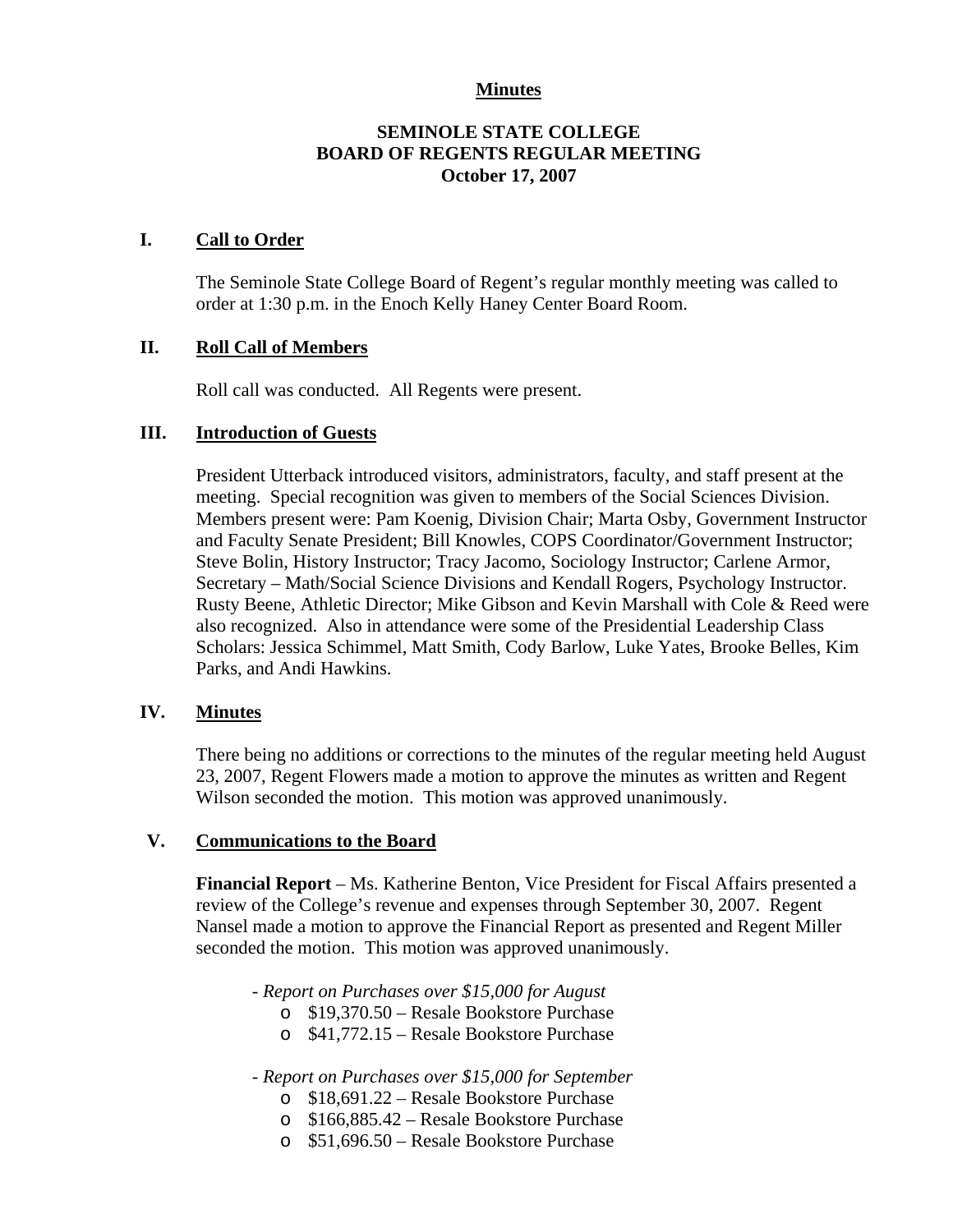Minutes SSC Board of Regents Regular Meeting October 17, 2007 Page 2

## **VI. Hearing of Delegations**

None

# **VII. President's Report**

President Utterback discussed items under the President's Report and the Business portion of the agenda by utilizing a PowerPoint presentation. (See enclosed copy of the PowerPoint presentation)

*Personnel Update* – President Utterback informed the Board of a recent hiring. Christy Abbott-France has been hired to fill the GEAR UP Advisor position.

*Campus Activities*– President Utterback told the Board members about several recent campus activities. These were: Campus participated in the Seminole Nation Days Parade, the President's Leadership Class attended the Jasmine Moran Children's Museum Tribute in Tulsa, and the Student Government Association has elected new officers. Also, Native American Day has been scheduled for November 7, 2007 on the SSC campus. President Utterback told the Board that over 200 area high school students have already RSVP'd for this event.

*Upward Bound Grants Awarded*– President Utterback informed the Board that the SSC TRiO programs have been awarded an additional Upward Bound Math and Science Grant in the amount of \$250,000 for the next five years. Additionally, the Veterans Upward Bound Grant has been renewed for another four years in the amount of \$273,278 annually.

*Washington, D.C. Report* – President Utterback updated the Board on a recent trip that he, Lana Reynolds and Larry Smith made to visit congressional offices in Washington, D.C. The College also hosted a reception with REI for staff members of the Oklahoma delegation.

*Construction Update*– President Utterback updated the Board on campus construction projects. He presented the Board with information about expenditures to-date on several projects and updated the Board on the progress of these projects.

*Time Magazine Article –* President Utterback presented the Board with a copy of a *Time Magazine* article in which Seminole State College is mentioned. This article discussed the International University of Nursing cooperative agreement and the ongoing nursing crisis in the United States.

*Sports Update* – President Utterback informed the Board that Seminole State College tennis players Andres Nunez and James Vinkis won the NJCAA doubles national tennis championship on October 12, 2007 in Mobile, Alabama.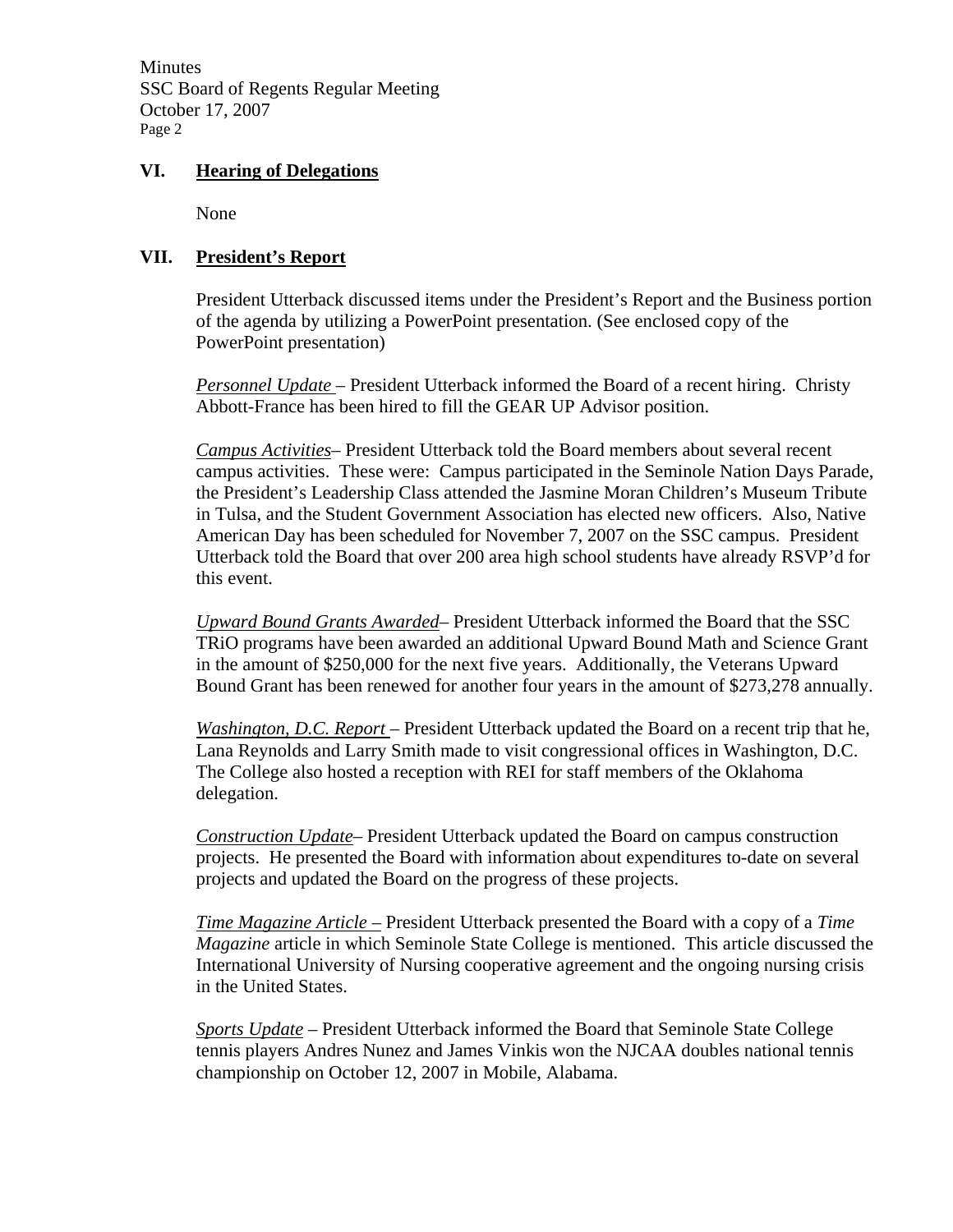Minutes SSC Board of Regents Regular Meeting October 17, 2007 Page 3

> *Regent Receives Honors* – President Utterback informed the Board that Seminole State College Regent Marci Donaho was recently named "Tourism Professional of the Year" at the Governor's 2007 Redbud Awards. President Utterback congratulated Regent Donaho on this award.

> *Seminole State College Honored* – President Utterback informed the Board the Seminole State College was recently named the Seminole County Business and Professional Woman's *Employer of the Year* at their annual Bosses Banquet held on October 15, 2007.

> *Academic Affairs Update*– Dr. Rebecca Kennedy, Vice President for Academic Affairs informed the Board about several academic activities and events at Seminole State College. These were: the Higher Learning Commission self-study for continuing 10-year accreditation, assessment, the MLT site visit on November  $19<sup>th</sup>$  and  $20<sup>th</sup>$  and the Title III Cooperative grant.

## **VIII. Business**

**Acceptance of External Audit**– President Utterback presented the Board with a copy of the annual FY07 external audit by Cole & Reed, P.C. Mike Gibson, representative from Cole & Reed, addressed the Board members about the audit findings. He stated that the audit is a qualified audit which evaluated internal controls and compliance. There was one finding in the audit which was that accounting procedures should change to an accrual basis. The College's federal award programs (TRiO and Financial Aid) were also audited and there were no findings. The audit committee, consisting of Regents Flowers, Nansel, and Huser, met before the meeting to review the audit and any findings. Regent Nansel made a motion to accept the audit as presented and Regent Flowers seconded this motion. This motion was approved unanimously.

**Approval of Student One-Stop-Shop Project Design** – President Utterback presented the Board with a copy of the architect's draft of the design for the one-stop-shop. Regent Nansel asked where the tennis courts would be relocated. President Utterback stated that they would be moved near the softball fields. Regent Donaho made a motion to approve the design as presented with authorization to make any minor changes needed as the construction process progresses, and Regent Nansel seconded this motion. This motion was approved unanimously.

**Approval of Naming of New Residence Hall** – President Utterback presented the Board with information about a major donation from the Seminole Nation and recommended approval of naming the residence hall after the tribe. President Utterback stated that Seminole Nation has agreed to make donations to the College for the residence hall in the amount of \$250,000 and Chief Haney has also agreed to help the Foundation raise another \$250,000. Regent Donaho made a motion to authorize President Utterback to name the facility after Seminole Nation, the Seminole Nation Residential Learning Center, and Regent Huser seconded this motion. Regent Miller voiced preference to another name honoring the tribe and voted no on the motion. All other Board members voted yes.